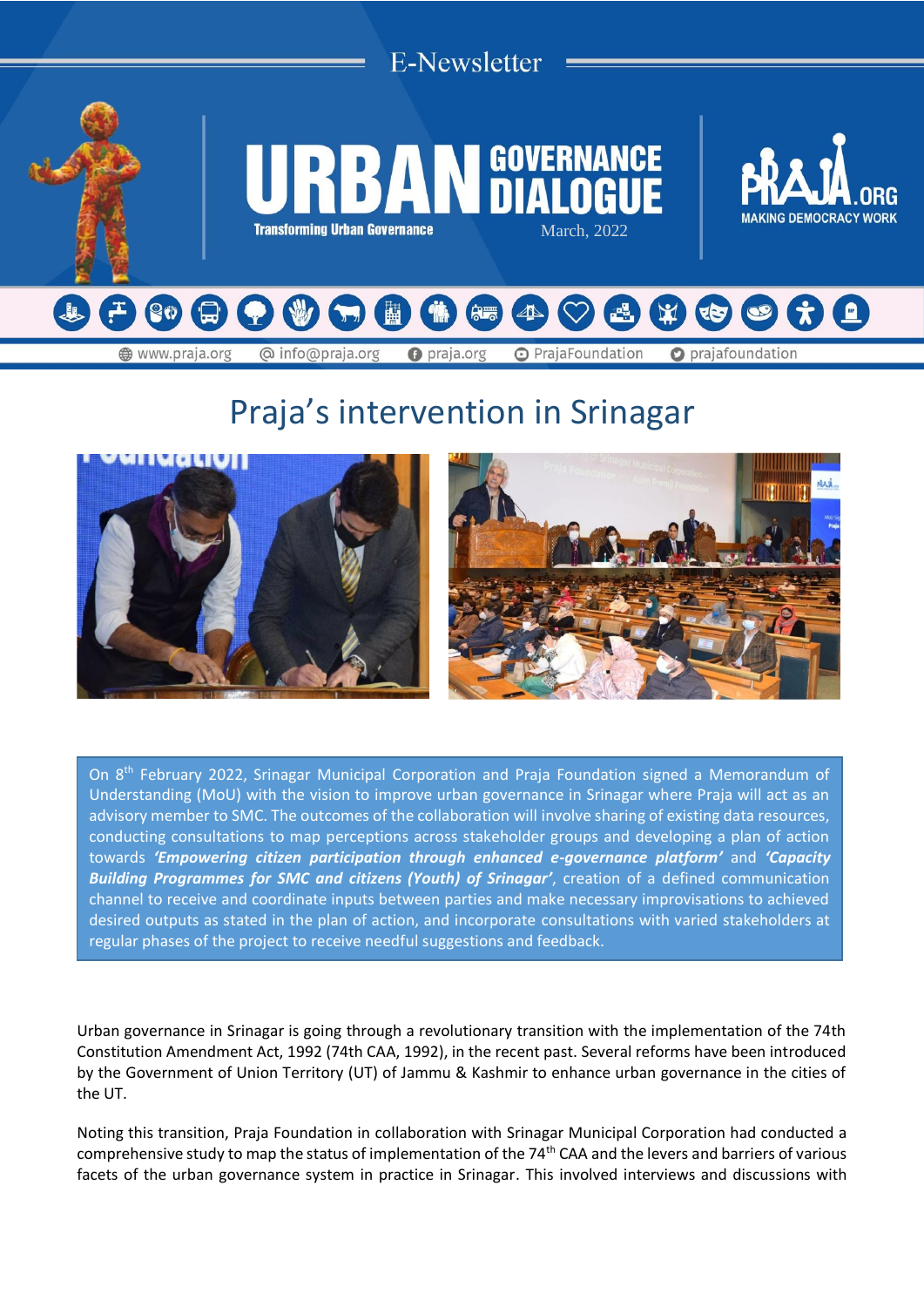Mayor, Commissioner, Councillors of Srinagar Municipal Corporation (SMC), civil society representatives and, ward visits to capture the ground situation along with interaction with citizens.

Praja in collaboration with SMC have planned to undertake specific programme interventions to strengthen urban governance in Srinagar:

1. **Empowering citizen participation through an enhanced e-Governance platform:** Praja will empower citizens by creating an e-governance platform, which will help **citizens to know what their city governments are doing and enable them to communicate their demands effectively**. The platform will promote a **symbiotic relationship between the Government, ERs and Citizens**, where all three will act both as service providers as well as service seekers, depending on circumstances.

SMC has an **OBPS – Online Building Permission System.** After a citizen submits an application, it goes through relevant SMC departments to add information. Finally, the approval comes under the ambit of the Joint Commissioner (Planning). The OBPS has been made completely functional since August 2021.

Since 2017, Srinagar had participated in the Smart City Project. The city has launched its first app, **mySrinagar**. E-Governance is being further enhanced through the **Programme Management System (PMS) with a dashboard for the Commissioner and the Councillors** which was launched in December 2021. The PMS is a one-of-a-kind system where the performance of the corporation can be tracked and monitored. Since monitoring is key to effective functioning of any workspace, the PMS will be extremely helpful in enhancing transparency, accountability and coordination within the corporation. Praja has been acting as an advisory member for preparing the PMS.

A Phase II has also been started where Praja and SMC has joined hands to include the following in the existing mechanisms of its e-governance intervention:

- Citizen grievance redressal mechanism
- Citizens' needs and wants
- Feedback system

## 2. **Capacity building of city elected representatives, administration, and youth:**

## i. **Elected Representatives and Administrators:**

Praja has conducted an **expectation setting workshop** with selected elected representatives on 21<sup>st</sup> February 2022 to design need-based capacity building workshops for city elected representatives in Srinagar. An interactive session was organised where a questionnaire was provided to the ERs through which they expressed their requirements in the training/workshop sessions. The workshop was attended by the Mayor and Deputy Mayor of Srinagar along with the senior councillors. All the participants were very interactive where they suggested to include sessions on funds, functions and functionaries of SMC, duties and responsibilities of councillors, etc. Based on the suggestions received from the councillors in the expectation setting workshop, Praja has designed a **Councillor Workshop** module which is being held at Srinagar on 29<sup>th</sup>, 30<sup>th</sup> and 31<sup>st</sup> March 2022. The module has been divided over three days with sessions consisting of understanding the **functioning of committees, importance of deliberation, devices of deliberation, understanding departments of SMC**, etc.

Praja will conduct more such need-based capacity building workshops and training programmes for 'city elected representatives' **to improve the quality of deliberations** and, for 'city administrators' t**o enhance administrative capacity**. All of the above will form the foundation towards improved deliberations, administrative functioning, and service delivery in cities.

- **Property taxation systems** with best case examples
- **Municipal budgeting processes**.